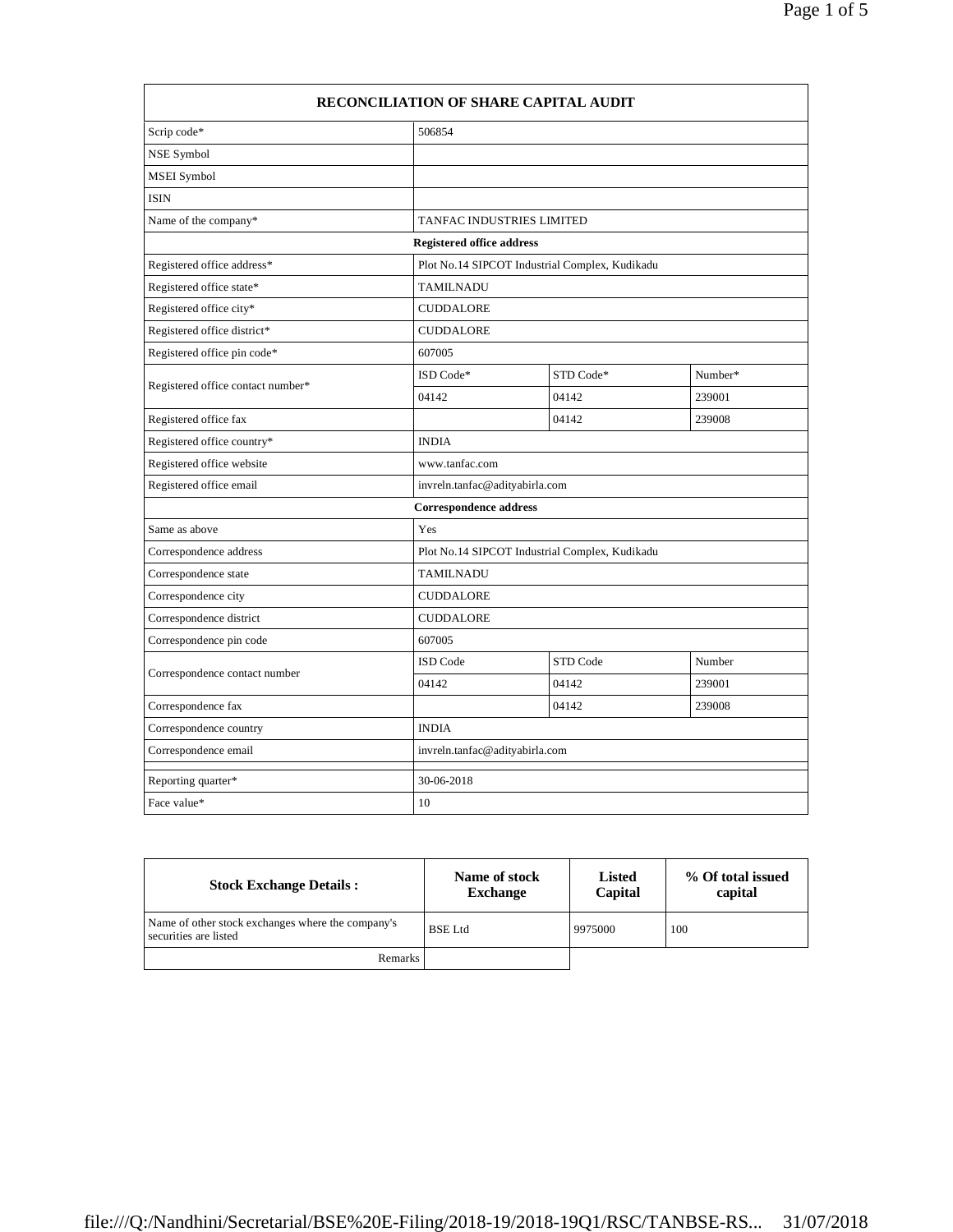| <b>Capital Details:</b>                                                           |                  |                           |
|-----------------------------------------------------------------------------------|------------------|---------------------------|
|                                                                                   | Number of shares | % Of total issued capital |
| Issued capital*                                                                   | 9975000          |                           |
| Listed capital (BSE) (As per company records)*                                    | 9975000          | 100                       |
| Held in dematerialised form in CDSL*                                              | 2557935          | 25.64                     |
| Held in dematerialised form in NSDL*                                              | 6976760          | 69.94                     |
| Physical*                                                                         | 440305           | 4.41                      |
| Total no.of shares*                                                               | 9975000          | 100                       |
| Reasons for difference if any, Between issued capital and listed capital*         | $\Omega$         |                           |
| Reasons for difference if any, Between issued capital and total number of shares* | $\Omega$         |                           |
| Reasons for difference if any, Between listed capital and total number of shares* | $\Omega$         |                           |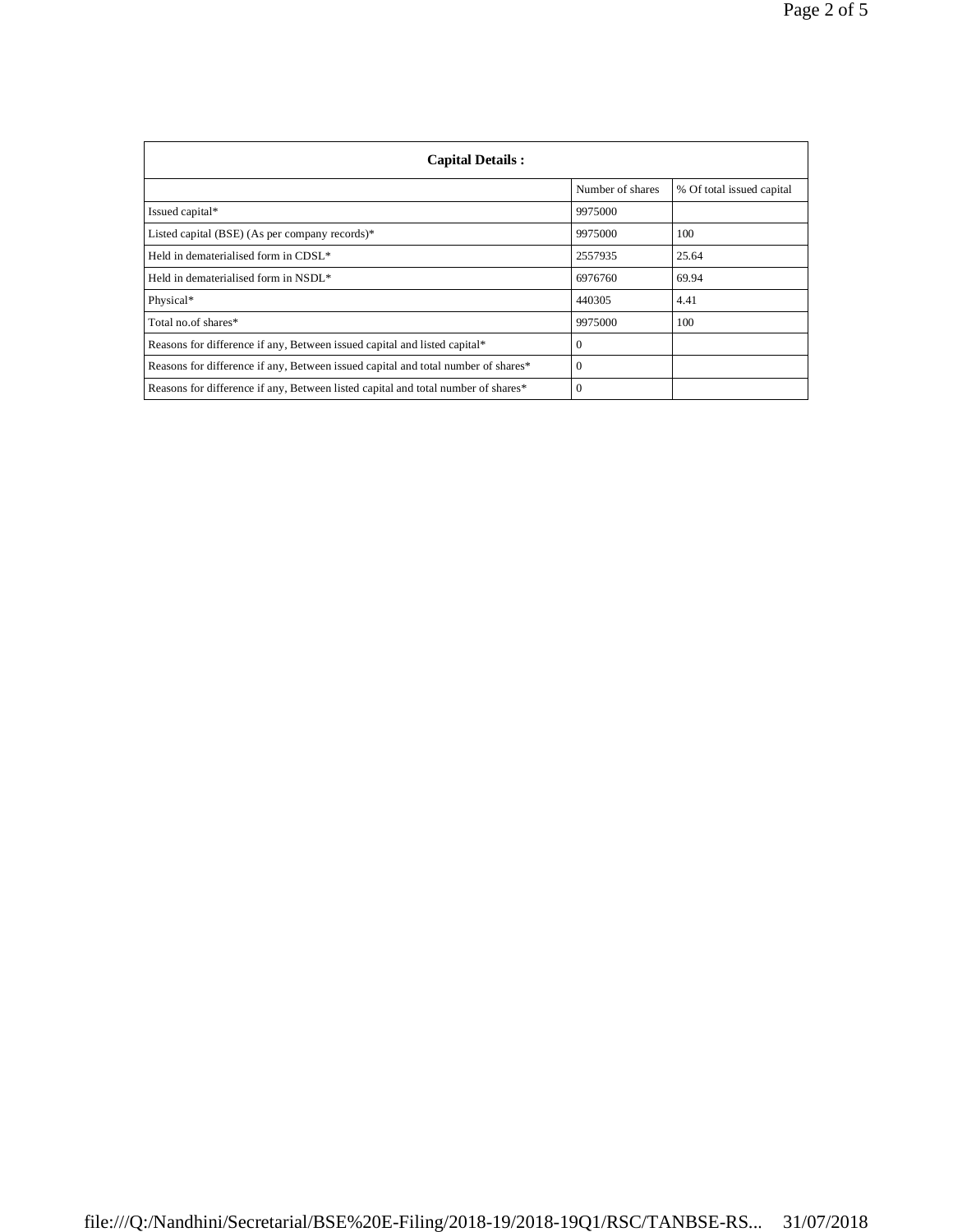Whether changes during the quarter\* No

| Register of members is updated*                                                                              | Yes |
|--------------------------------------------------------------------------------------------------------------|-----|
| If not, Updated upto which date                                                                              |     |
| Reference of previous quarter with regards to excess dematerialised shares, If any.                          |     |
| Has the company resolved the matter (excess dematerialised shares mentioned above) in the current quarter ?* |     |
| If not, Reason why?                                                                                          |     |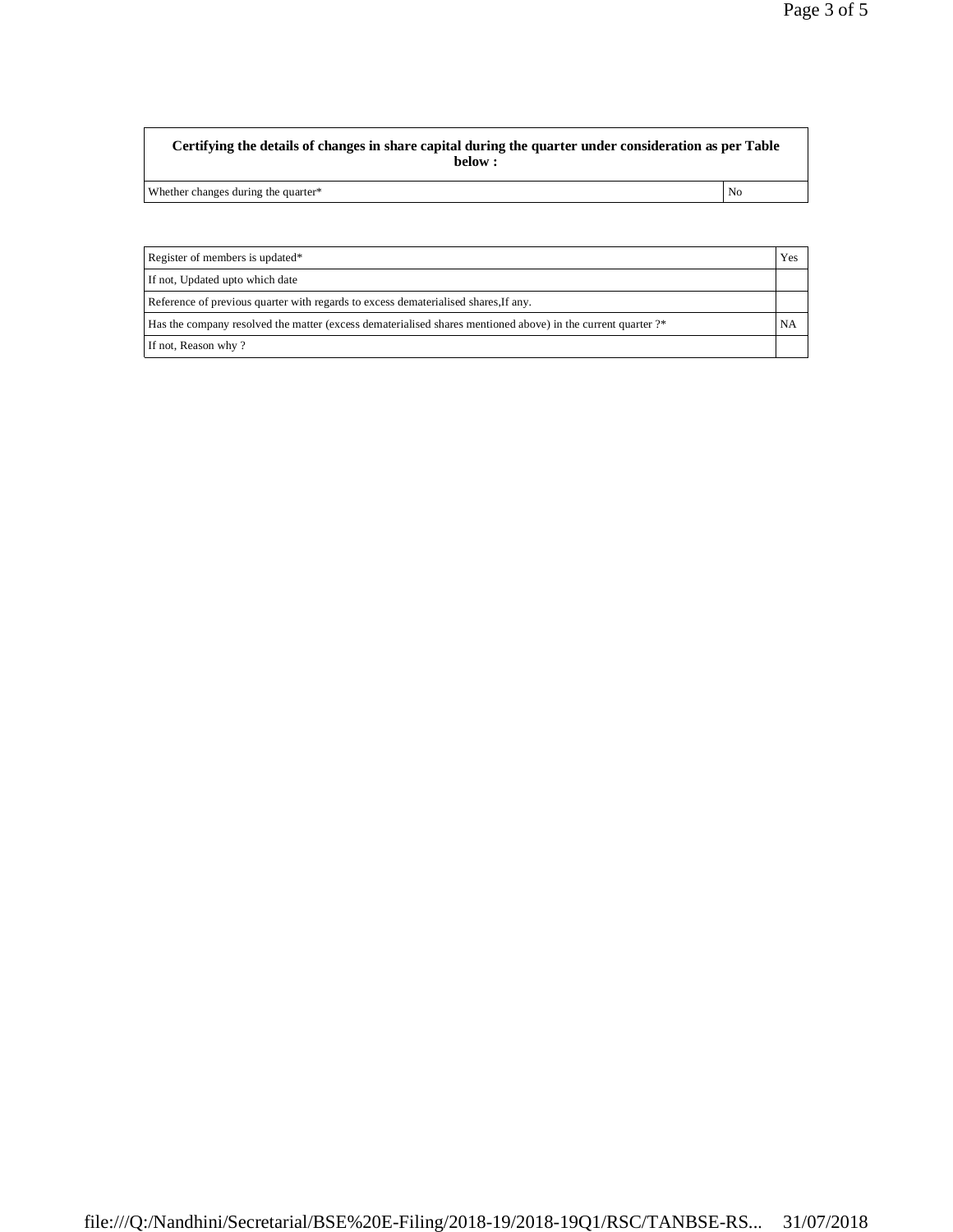| Mentioned the total no.of requests, If any, confirmed after 21 days and the total no.of requests pending<br>beyond 21 days with the reasons for delay |                 |               |                   |
|-------------------------------------------------------------------------------------------------------------------------------------------------------|-----------------|---------------|-------------------|
| Total no.of demat requests                                                                                                                            | No.of requests* | No.of shares* | Reasons for delay |
| Confirmed after 21 days*                                                                                                                              |                 | U             |                   |
| Pending for more than 21 days*                                                                                                                        |                 |               |                   |
| <b>Remarks</b>                                                                                                                                        |                 |               |                   |

| <b>Compliance Officer Details</b> |                                |  |
|-----------------------------------|--------------------------------|--|
| Name of the compliance officer*   | MRS.PUNITA AGGARWAL            |  |
| Designation*                      | <b>COMPANY SECRETARY</b>       |  |
| Membership Nos                    | 31729                          |  |
| Telephone no.*                    | 04142-239001                   |  |
| Fax no.                           | 04142-239008                   |  |
| E-mail id*                        | invreln.tanfac@adityabirla.com |  |